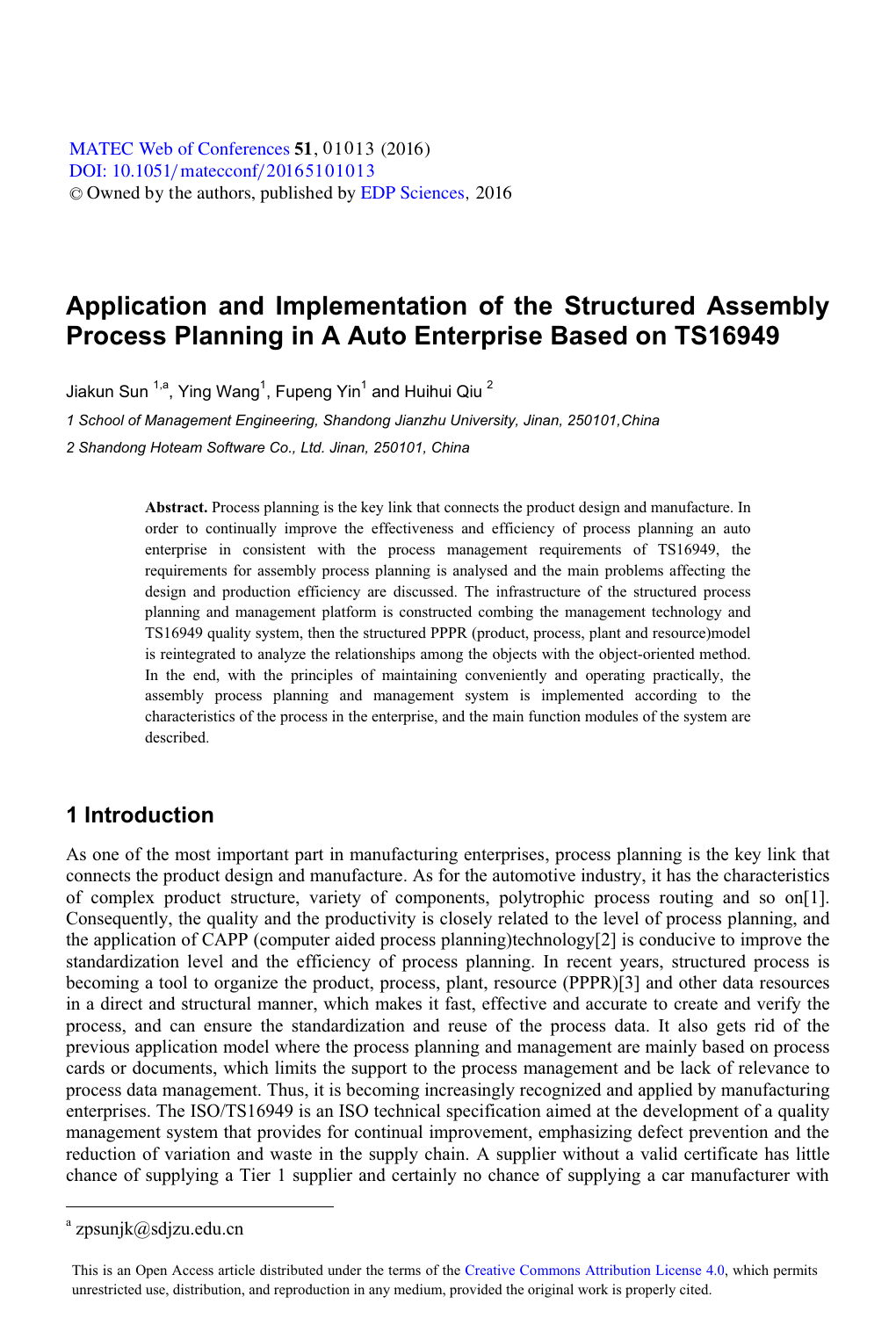standard parts[4]. Thus, the process planning system should be developed to integrate with TS16949 quality management system[5~6], and, in the application of the system, it must be in accordance with the TS16949 specification, establishing the basic process model of quality management system, combining with the enterprise standard and information technology, to support the standardization and normalization of the processes, so as to improve the quality management efficiency and effectively support the enterprise operation.

## **2. Requirement analysis**

The automotive company, located in Wuhu City, Anhui Province, China, was established in 1997. After 18 years of development, it's products have covered the fields of passenger cars, commercial vehicles, etc. For the process planning and management, DELMIA[7] system is applied to support product design and complete the product process planning and verification through three-dimensional model. But there are still deficiencies in the integration of information with the downstream production department and in the combination of the organization and process management, which affect the design and production efficiency, the main problems are as follows:

1) Process planning and management is not standardized and process planning pattern cannot support process planning effectively.

For the process planning pattern, it mainly takes the process card as the core, which emphasis too much on the result of the process planning, so that it can't support the process effectively and only give limited backing to improve the process research, development and management. Meanwhile, the management of process data is chaotic, the data of the product design and process planning is isolated, the process of the process management is not standardized, hence the product design data can't be effectively utilized. Due to the lack of the structured model of management and the poor reuse level, it seriously affect the production schedule.

2) Process planning and management can't meet the fast and personalised market demand

As time goes by, the market requirements becomes fast-changing, and the automotive models are changing, also, the product configuration is becoming more and more complex. Assembly process is still the most time consuming stage among the four major stages of the automotive manufacturing.

3) TS16949 system file can't be managed quickly and effectively

Although the enterprise has passed the TS16949 certification and has a relatively complete management process as well, the TS16949 system management platform applied in the process planning department is not concordant with that of the production department and the functions is limited. As the core tool of  $TS16949$  system, large number of process-related quality documents created by APQP[5] can't be arranged in accordance with the process specification, and the standard specification of the data organization and management can't be met. There are also many faults in the operation process of the TS16949 quality documents for different configurations of the same models, causing a lot of duplication of work.

To sum up, the problems summarized above increase the workload on the staffs, so the automotive enterprise is in urgent need of the support for a structured process planning and management system to improve the level of the standardization and structuralization for process planning and management and increase the efficiency of process planning.

# **3. System design**

### **3.1 Infrastructure design**

According to the requirements of the enterprise, with the principles of maintaining conveniently and operating practically, the infrastructure for the collaborative process planning and management platform is built combing the management technology and information technology. With the database and file server as the support, it could define different functions through the configuration of the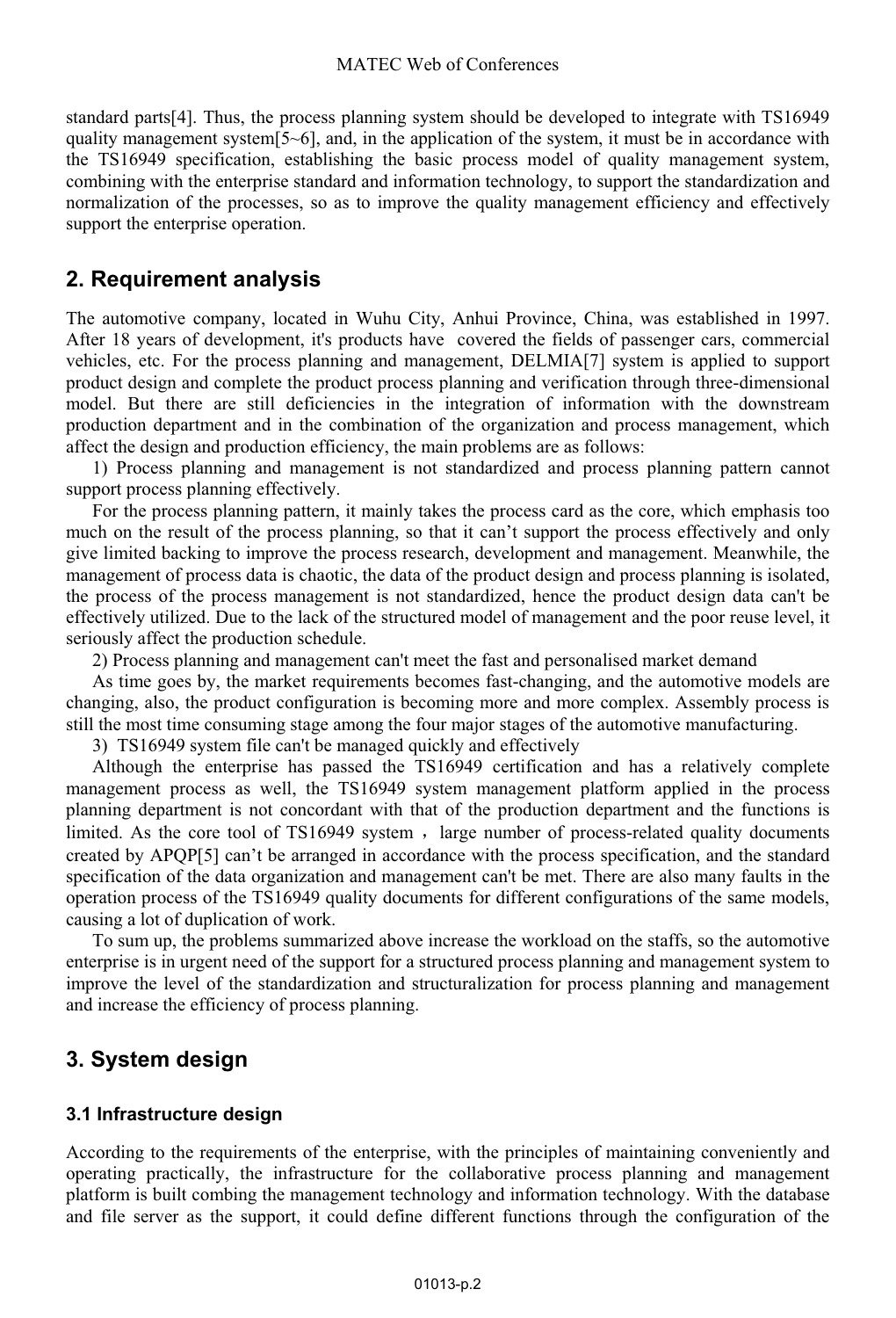#### IC4M 2016

object models and data models. The system also provides different interfaces for different users to achieve the process collaboration between the departments of process planning and product design. The system architecture is divided into four layers: basic support layer, maintenance layer, function layer and interface layer. The infrastructure is shown in Figure 1.



**Figure 1.** System infrastructure

1) Basic support layer, it is the basis of system development, including network protocols, operating system, a variety of file cabinets and databases. The database mainly used to store the basic data while the file cabinet is mainly used to store some unstructured documents, pictures and videos;

2) Maintenance layer, it is a prerequisite to ensuring the normal application of the system, including the application of the object models, basic data services and system management. Application object model maintenance is the main part of the layer, once the business is to be adjusted, the model will be modified or reconfigured. The system management is mainly to ensure the system security and maintain user's account information.

3) Function layer, it is to form various function modules: assembly process planning and management, TS16949 system management, factory structure management, change management, process management, integration management and system management with the support of the basic support layer and the maintenance layer according to business logic. New function modules can be customized through secondary development or application integration to meet the changing requirements of the enterprise.

4) Interface layer, it makes the interface more user-friendly, providing convenient operation through the application of the principle of man-machine engineering.

Based on the universal process information model, taking the basic system development idea of continual improvement and optimization, it establishes the process planning and management platform with the assembly process planning and management as the core function module that is relatively simple, easy to implement and maintainment.

#### **3.2 PPPR model of assembly process**

According to the characteristics of the enterprise, the PPPR model is reintegrated to analyze the relationship among the four objects: the product, the process, the plant and the resource, as shown in Figure 2.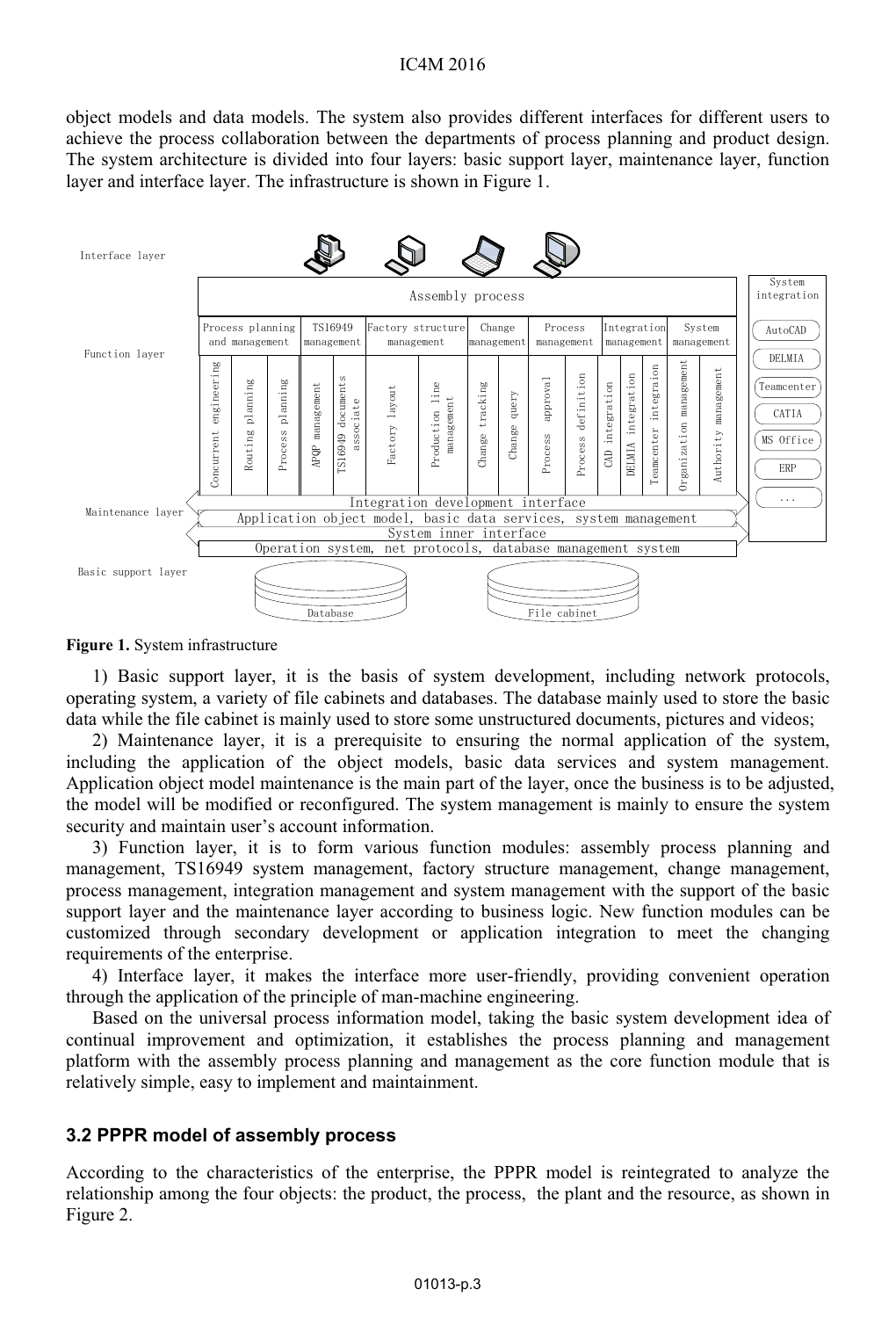#### MATEC Web of Conferences

 ProductView contains all the attribute information and the structure information of an automotive model in the design phase, which mainly contains two entity objects: component and component structure. The component entity is used to show the attribute information of the components themselves, such as the basic information of name, type , unit, as well as the management information of the CAD diagram, quality requirements, etc. The component structure entity is used to reflect the features of the various models and the structural relations among the various components, which can provide complete information for every department, and it is the basis of PPPR model.



#### **Figure 2.** PPPR model

ProcessView is the view from assembly process planning, it contains the content of process planning for various components. The process of the components has independent process attribute information such as name, assembly location, equipment and tooling as well as corresponding technical document information. And, there exists the hierarchical relationships among the processes, the procedures and the operation units, for example, a process is composed of a set of procedures while one procedure consist of one or more operating units.

PlantView contains information about the location of the processed components, and each processing location has its own location attribute information such as location name, number, etc, and there are also the links among different position levels in the location model, such as the relationships among the factories, workshops, production lines and work stations.

ResourceView contains the information of the resources needed for component processing, such as various equipments, tooling, materials, etc, which could be managed through a classification system according to the processing capacity information (such as the processing accuracy, processing size, etc.), the resources' properties (such as name, tool size, etc.) and the relationship among the resources.

Process View is the center of the PPPR model, through which the information of man-hours of the components in productview, manufacturing resources information in resources view, the distribution information of the factories workshops, production lines in plantview and the process information in processview can be easily and quickly integrated. It can effectively avoid the information island by making full use of the independent and interrelated relationships among the objects, so as to form a structured process planning and management system which runs through the whole life cycle of a product.

### **4. System implementation and application**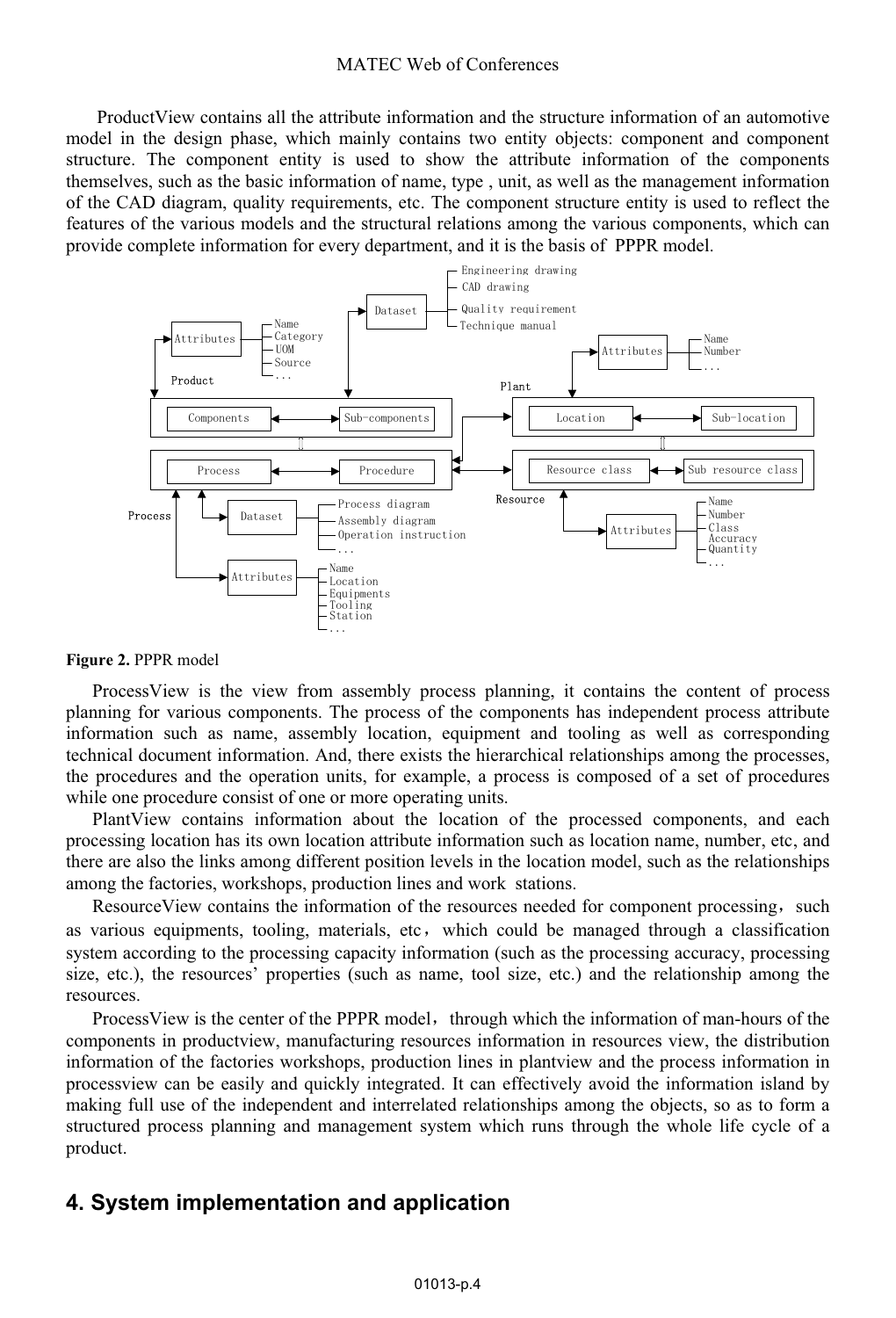#### IC4M 2016

Process structure tree is the chain through which the process activities in manufacturing are connected according to the precedence relationship and the subordinate relationship between the process activities. The adjustment of the process structure tree is the foundation of the assembling process planning. Combining with PPPR model, the attributes information, location information, and resources information can be linked together to form the process object. Different hierarchy process objects are corresponding to the process structure tree, all resources are organized according to the purpose, and associated with the process objects, which makes the working process more clear.

1) To establish the assembly process structure tree

On the basis of DELMIA process structure according to the characteristic of enterprise, the process data can be gotten from DELMIA by system integration, then it will be reanalyzed and planned combining with the PPPR model, to establish the assembly process structure tree. The planning principles are as follows:  $A$ ) the model of factory location should correspond with the location nodes in the process tree in  $DELMA$ ;  $B)$  location information of different level should correspond with the process objects of different levels. The assembly process structure tree is illustrated in Figure 3.





**Figure 3.** Assembly structure tree **Figure 4.** Consummate the process structure tree

2) To consummate the process structure tree

The process structure tree of the first edition needs to be consummated to satisfy the final assembly process planning. By the process object management model, the attribute information of the process objects in process structure tree is adjusted, if design change happens, new process object can be added according to the hierarchy structural relationship. In addition, according to the relationships among all the resources and process objects in PPPR model, the components, production materials and tools are distributed to the process objects of different levels. If the assembly sequence of the operation units under the procedure is changed, according to the relationship between the process object and the process structure tree, the order of the operating units can be adjusted, which can be reflected in the structure tree later. The completed process structure tree can meet the need of the final assembly process planning, as shown in Figure 4.

3) TS16949 documents management

The format of TS16949 documents is standardized, the professional terms and data commonly used in TS16949 quality system are stored in the repository through the application of CAPP knowledge repository, combing with the PPPR model, wherein each type of data resource has its attributes, it may also be classified and managed according to different resource properties. The data sets can be arranged in the form of a tree structure, which is easy to query and extract the relevant system resources. At the same time, the standard templates for each type of system documents, such as process flow diagrams, process FMEA[8] and control plans, are designed, thus, in every stage of APQP[8] implementation, the template of the corresponding class is invoked, the system will automatically pop up the properties box, the content can be selected to fill, then a complete system documents would be created after the execution; In addition, the associated linkage between the